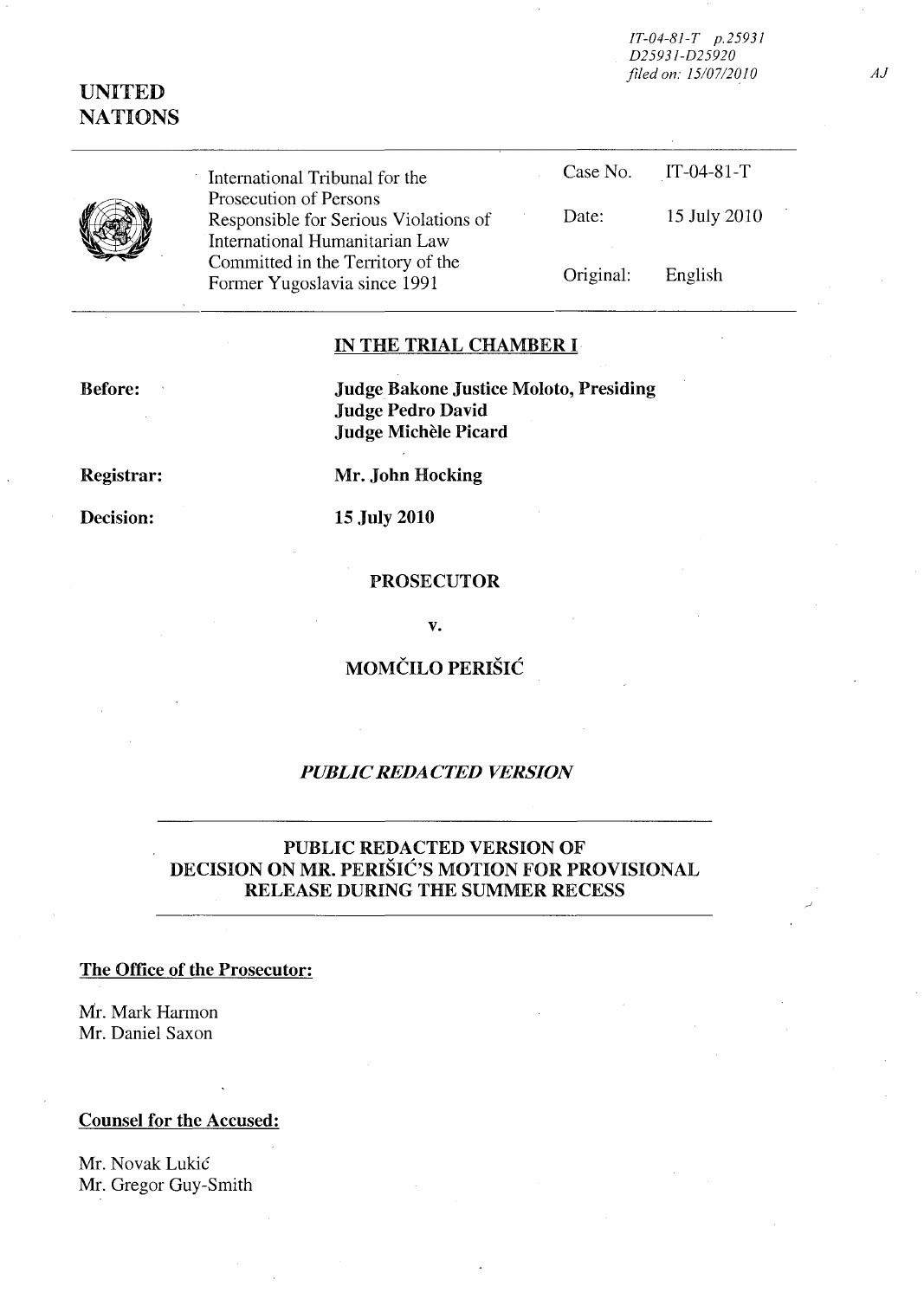TRIAL CHAMBER I ("Trial Chamber") of the International Tribunal for the Prosecution of Persons Responsible for Serious Violations of International Humanitarian Law Committed in the Territory of the former Yugoslavia since 1991 ("Tribunal") is seized of "Mr. Perišić's Motion for Provisional Release During the Summer Recess", filed confidentially on 10 June 2010 ("Motion") and hereby renders its Decision.

### I. SUBMISSIONS

#### A. The Defence

1. In its Motion, the Defence requests the Trial Chamber to grant Momčilo Perišić ("Accused") temporary provisional release for the duration of the Summer Recess, which is scheduled to begin on Friday 23 July 2010, until trial resumes on Monday 16 August  $2010<sup>1</sup>$  or for such a period as specified by the Chamber. The Defence wishes its request be granted on same terms and conditions under which the Accused has previously been on provisional release or under such conditions as the Trial Chamber deems appropriate to impose pursuant to Rule 65(C) of the Rules of Procedure and Evidence ("Rules"). $<sup>2</sup>$ </sup>

2. The Defence recalls the Trial Chamber's decision of 31 March 2010, where the Accused last applied for provisional release.<sup>3</sup> In denying the motion, the Trial Chamber was satisfied that the Accused met the requirements of Rule 65(B), notably, that if released he would return for trial and that he would not pose any danger to victims, witnesses or other persons. Nonetheless, the Trial Chamber emphasised that it was bound by the jurisprudence of the Appeals Chamber, which it interpreted as depriving the Trial Chamber of its discretionary power to grant provisional release in the absence of any sufficiently compelling humanitarian grounds when the proceedings are at a late stage, in particular, after the close of the Prosecution's case.<sup>4</sup>

3. The Defence argues that the foregoing interpretation by the Trial Chamber does not address the Accused's arguments on the rationale behind the Appeal Chamber standard, "which is based on pronouncements made by *the trier of fact* in a Rule 98 *his* Decision, on the potential guilt or innocence of the accused".5 The Defence submits that it chose not to make Rule 98 *his* submissions for a variety of strategic reasons unrelated to having a case to answer.<sup>6</sup> Accordingly, the Defence

 $\mathbf{1}$ 

<sup>&</sup>lt;sup>1</sup> The Trial Chamber notes that the proceedings in the present case will recommence after the Summer Recess in the week of 23 August 2010, Court Calendar for August 2010.

 $<sup>2</sup>$  Motion, paras 1-2.</sup>

<sup>&</sup>lt;sup>3</sup> Decision on Mr. Perišić Motion for Provisional Release, 31 March 2010 ("31 March 2010 Decision").

*<sup>4</sup> See* Motion, para. 11.

 $<sup>5</sup>$  Motion, para. 15 (emphasis in the original).  $<sup>6</sup>$  Motion, para. 14.</sup></sup>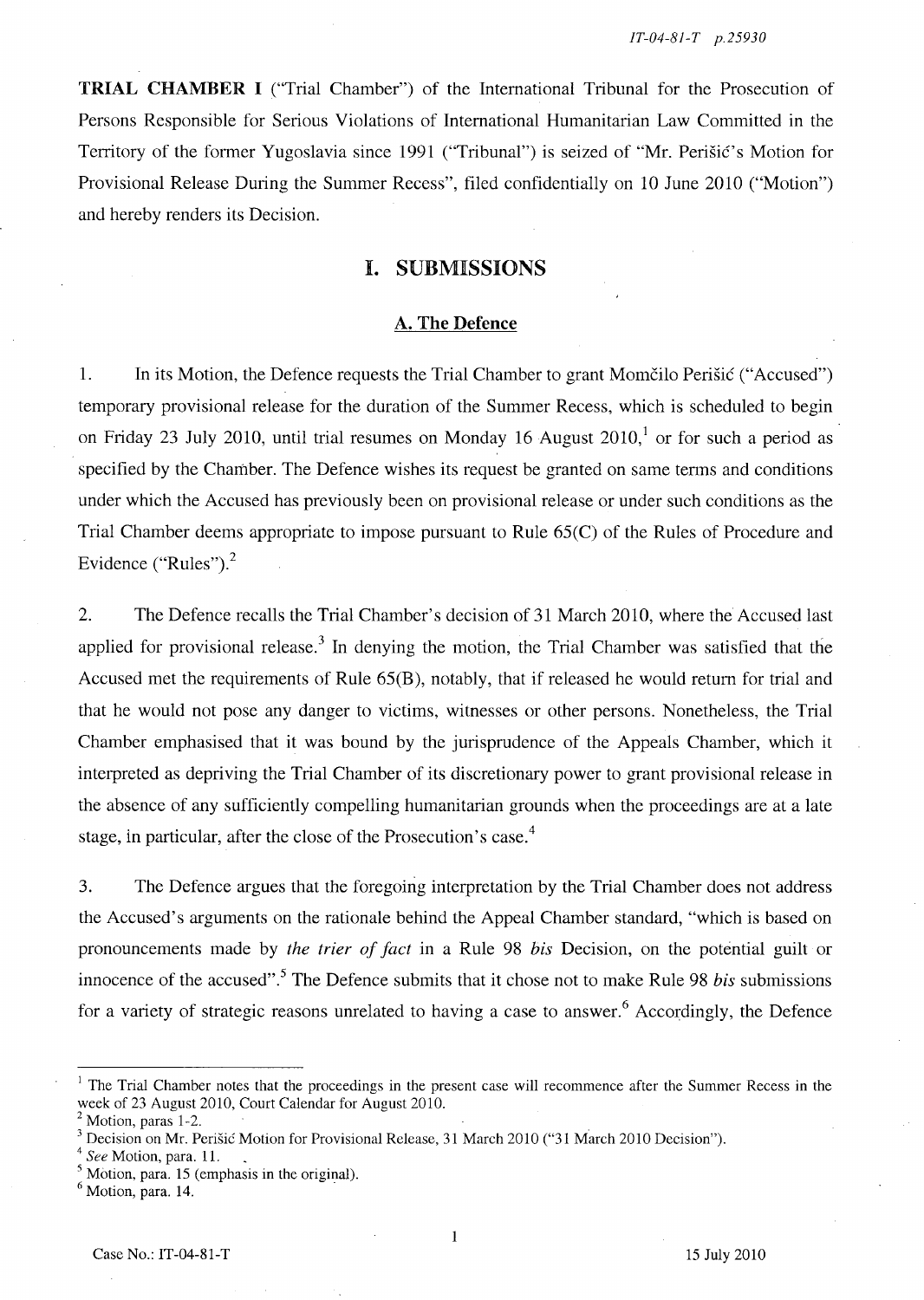reiterates its arguments on the inapplicability of Appeals Chamber jurisprudence in the present motion as set out in its previous filing.<sup>7</sup>

4. **In** support of its Motion, the Defence also makes the following submissions:

- a. The Accused poses no risk of flight or danger to any victim, witness or other person and he appends his personal guarantee whereby he undertakes to abide by any and all conditions imposed by the Trial Chamber should his request be granted; $8$
- b. The Accused has always been in full compliance with the terms and conditions of his provisional release;<sup>9</sup>
- c. The Accused voluntarily co-operated with the Office of the Prosecutor prior to being indicted and voluntarily surrendered to the Tribunal within three days of being formally notified of the Indictment; <sup>10</sup>
- d. The Accused has always acted respectfully towards the Trial Chamber;  $<sup>11</sup>$ </sup>
- e. The Accused's attitude and frame of mind regarding this case has not changed, and his risk of flight is no greater now than it was on 31 March 2010, when the Trial Chamber previously found that he met the requirements of Rule  $65(B)$ ;<sup>12</sup>
- f. The Government of the Republic of Serbia ("Serbian Government") has confirmed the validity of guarantees in support of the Motion. $^{13}$

5. **In** the alternative, should the Trial Chamber decide that sufficiently compelling humanitarian grounds need to exist; the Defence submits the following material changes of circumstance to support the granting of. provisional release:

a. [The Accused's] wife is [**redacted**] unable to travel to The Hague in the foreseeable future.<sup>14</sup> The Defence contends that the presence of the Accused at his wife's side will have

<sup>&</sup>lt;sup>7</sup> Motion, para. 15 referring to Mr. Perišić's Motion for Provisional Release, 19 March 2010, paras 11-14. 8 Motion, para. 16.

*<sup>9</sup> Ibid.* 

<sup>10</sup>*Ibid.* 

<sup>11</sup>*Ibid.* 

<sup>12</sup>*Ibid.* 

<sup>&</sup>lt;sup>13</sup> Motion, para. 17; Motion Annex D.

<sup>14</sup>**[redacted],** Motion, Annex D.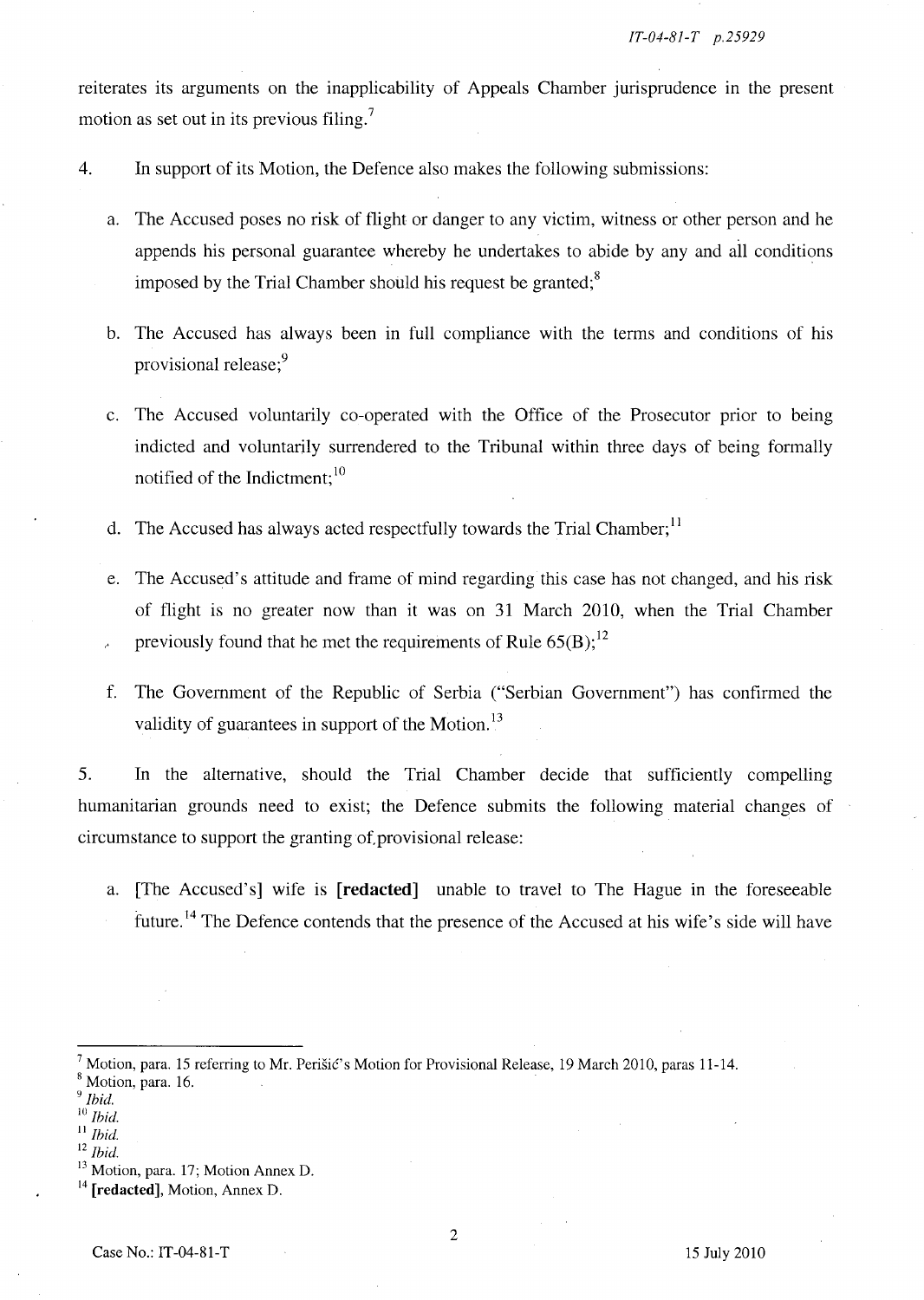a positive effect on her mental and physical well-being, and will alleviate the Accused's distress at not being able to be present with her;<sup>15</sup>

## b.  $[related]$ ;<sup>16</sup>

- c. Further, the Accused's daughter-in-law is due to give birth to the Accused's grandchild by 15 August  $2010$ <sup>17</sup>. The Defence submits that the birth of a child is an event of such importance that falls under the area protected by the fundamental right to respect for family life; $^{18}$
- d. 11 August 2010 marks the third anniversary of the death of the Accused's brother, and the Accused wishes to attend the memorial service scheduled for that day.<sup>19</sup>

6. The Defence also recalls the jurisprudence of the Appeals Chamber, which states that Rule 65(B) of the Rules must be read in light of the provisions of various regional and human rights treaties.<sup>20</sup> In relying on Article 8(2) of the European Convention on Human Rights, and in particular on the requirement that an interference with the Accused's right to respect for his family life "must pursue a legitimate aim", the Defence submits that a denial of the Motion "serves no justification in the needs of a democratic society as it does not follow from any pressing social need and is not proportionate to any aim sought to be achieved. $n^{21}$ 

7. Finally, the Defence requests the Trial Chamber to order the Prosecution to seek an order permitting them to disclose any confidential decision cited in their response.<sup>22</sup>

#### B. The Prosecution

8. On 25 June 2010, the Prosecution filed its response, objecting to the Motion.<sup>23</sup> At the outset, the Prosecution addresses the Defence contention that, in the absence of a Rule 98 *his* Decision, sufficiently compelling humanitarian reasons to justify provisional release need not be shown in order to grant the motion.<sup>24</sup> The Prosecution asserts that the Defence is essentially requesting the

3

<sup>&</sup>lt;sup>15</sup> Motion, para. 19.

<sup>&</sup>lt;sup>16</sup> Motion, para. 20. [redacted] Motion, Annex D.

<sup>&</sup>lt;sup>17</sup> Motion, Annex E.

 $18$  Motion, para. 20. The Defence relies on the 2004 Tribunal jurisprudence to the effect that the right to respect for family life is so fundamental that it may even justify the temporary release of a convicted person awaiting appeal, *Ibid.*   $19$  Motion, para. 21.

<sup>20</sup> Motion, para. 22.

<sup>21</sup>*Ibid.* 

<sup>22</sup> Motion para. 23.

<sup>&</sup>lt;sup>23</sup> Prosecution Response to Mr. Perišić's Motion for Provisional Release During the Summer Recess, filed confidentially on 25 June 2010 ("Response"), paras 2, 16.

 $24$  Response, paras 5-7.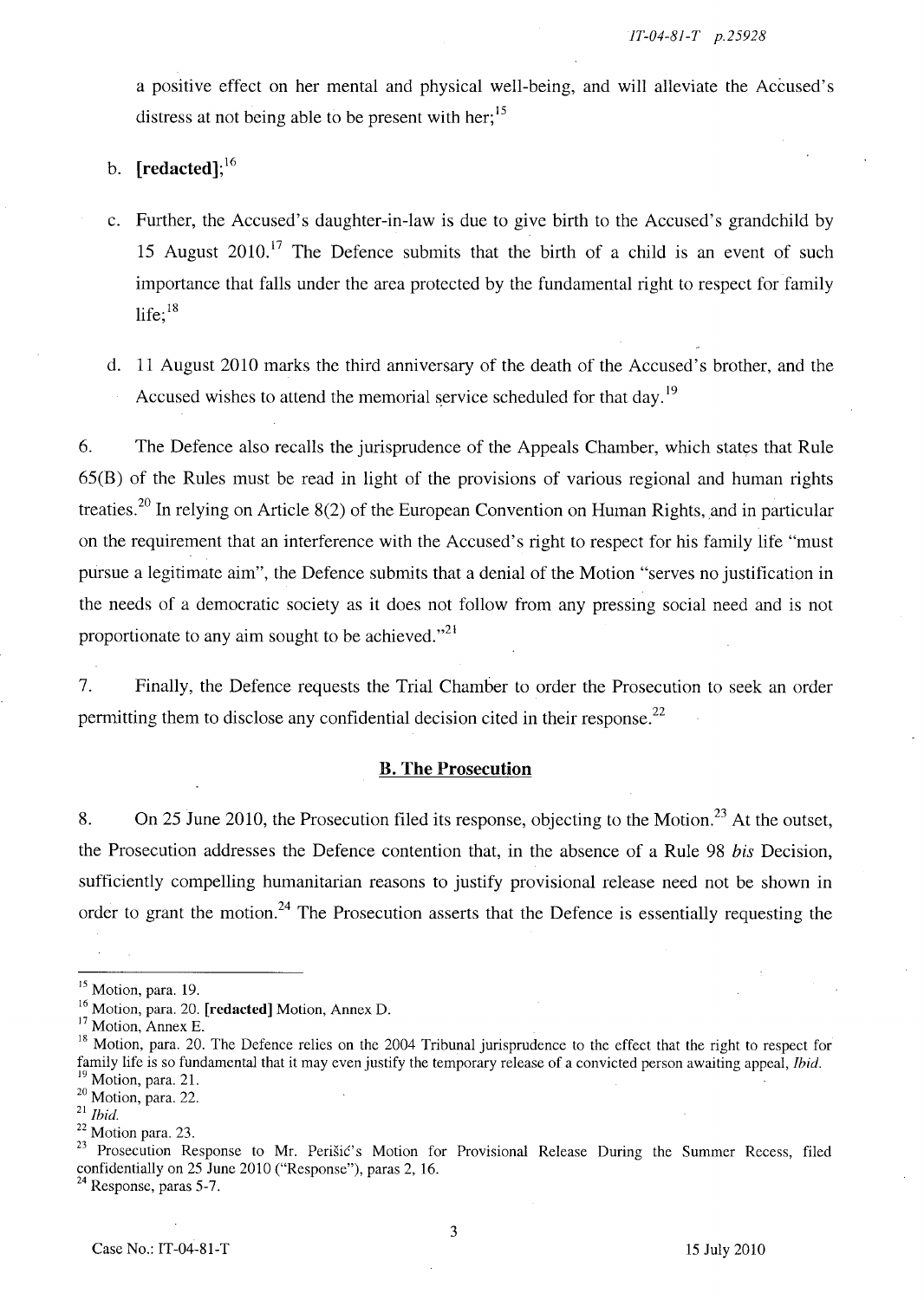Trial Chamber to reconsider its previous finding and requests the Trial Chamber to reject this argument. 25

9. More specifically, the Prosecution on this point argues that "strategic choices of the Defence are irrelevant to the application of appellate jurisprudence, which requires that, after the close of the Prosecution case, provisional release should be granted when serious and sufficiently compelling humanitarian grounds exist. $^{26}$ 

10. Additionally, the Prosecution argues that the humanitarian grounds set forth by the Accused are insufficient to grant provisional release, whether viewed either individually or collectively.<sup>27</sup>

11. The Prosecution also requests that the Trial Chamber defer a ruling on the Motion pending a decision on the urgent request it filed to the Appeals Chamber in the *Prlic et al.* case for permission to disclose certain confidential materials to the Defence.<sup>28</sup> Should such a request be granted, the Prosecution requests that the Trial Chamber stay the decision for 24 hours on the basis that the Prosecution intends to appeal it.<sup>29</sup>

#### c. The Host State

12. Finally, the Trial Chamber notes that the Host State, in its letter of 16 June 2010, states that it has no objection to such a provisional release.  $30$ 

### **H.** APPLICABLE LAW

13. The Trial Chamber recalls the law applicable to the present Motion as set out in previous decisions of this Trial Chamber.<sup>31</sup>

#### Ill. DISCUSSION

#### A. Potential Risk of Flight

14. The Trial Chamber recalls its 31 March 2010 Decision where it was satisfied that the Accused did not pose a potential risk of flight and, if released, would return for trial.<sup>32</sup> The Trial

 $32$  31 March 2010 Decision, paras 15-18.

<sup>25</sup> Response, para. 6.

<sup>26</sup> Response para. 7.

 $27$  Response paras 8-13.

<sup>28</sup> Response para. 15.

*<sup>29</sup> Ibid.* 

<sup>30</sup> Correspondence from Host State (Confidential), 16 June 2010.

<sup>&</sup>lt;sup>31</sup> 31 March 2010 Decision, paras 11-13; Decision on Mr. Perišić's Motion for Provisional Release During the Easter Court Recess, 6 April 2009, paras 7-9.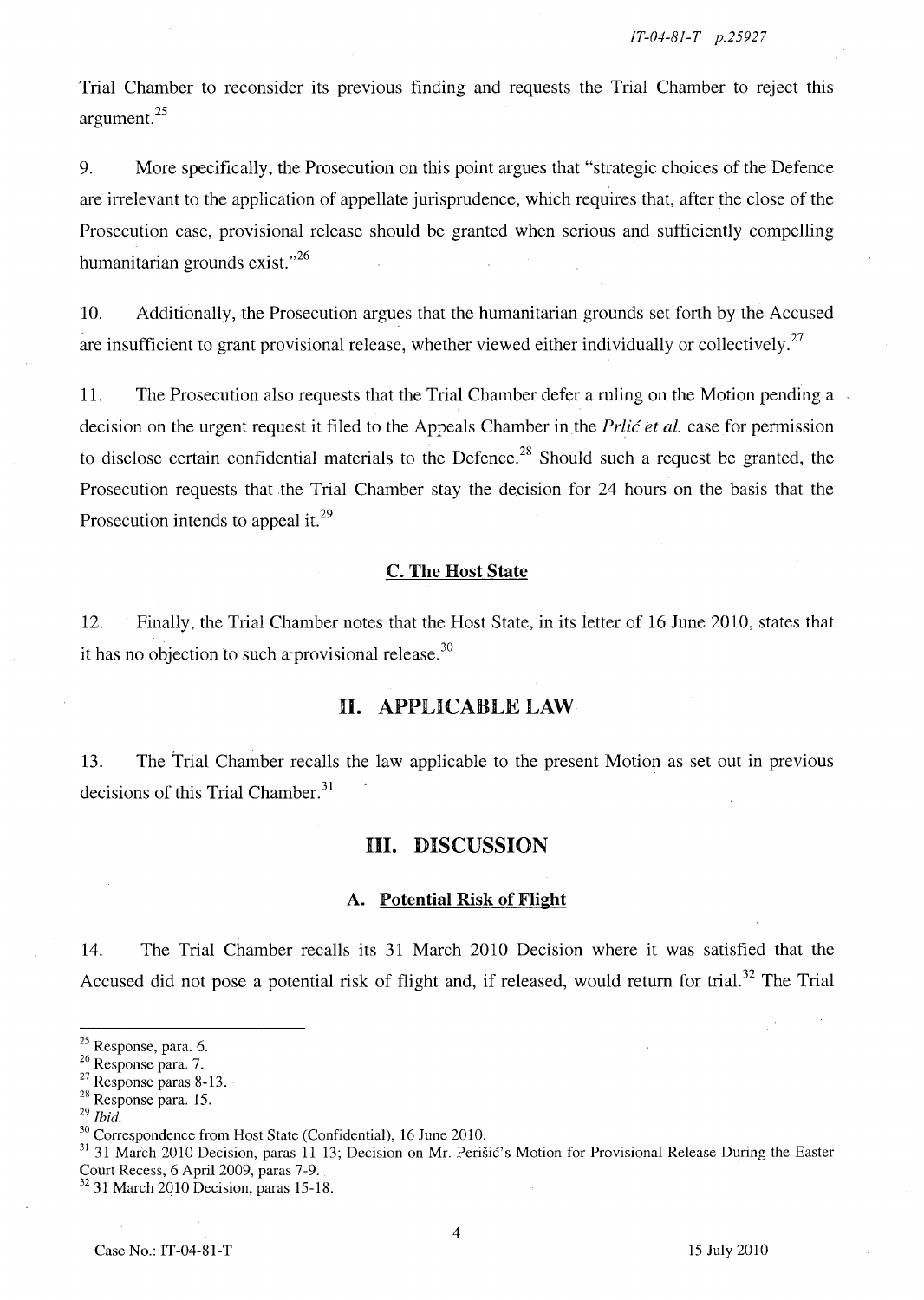Chamber notes that the circumstances of the case have since changed in that the presentation of evidence is further underway and the Trial Chamber has since heard the evidence of four additional Defence witnesses. However, the Trial Chamber does not consider that this change is such as to . give rise to a reasonable fear that the Accused, if released, will attempt to abscond. The Trial Chamber is thus satisfied that the Accused does not pose a potential risk of flight and, if provisionally released, will return for trial.

### B. Potential Danger to Victims, Witnesses or Other Persons

15. As regards whether the Accused, if released, will pose a danger to any victim, witness or other person, the Trial Chamber once again recalls its 31 March 2010 Decision, where it concluded that there was nothing in the evidence to suggest that the Accused interfered or would interfere with the administration of justice.<sup>33</sup> In this regard, the Trial Chamber notes that there has been no significant change in circumstances which would lead it to come to a different conclusion. The Trial Chamber thus finds that the Defence has reasonably met its burden that, on a balance of probabi!ities, the Accused, if provisionally released, will not pose a danger to any victim, witness or other person.

### C. Lack of Sufficiently Compelling Humanitarian Grounds

16. The Defence contention that the absence of a Rule 98 *his* decision in this case renders the showing of sufficiently compelling humanitarian grounds inapplicable was previously rejected by the Trial Chamber on 31 March 2010.<sup>34</sup> The jurisprudence of the Appeals Chamber shows that in the absence of such humanitarian grounds the Trial Chamber is deprived of any discretionary power when proceedings reach an advanced stage, in particular after the dose of the prosecution case, as is the case here.<sup>35</sup> This is irrespective of whether the actual Rule 98 *bis* motion was filed or not and irrespective of the Defence's actual motives to refrain from doing so.

17. Turning therefore to the compelling humanitarian grounds, the Appeals Chamber has held that special circumstances related to humane and compassionate grounds are deemed to be sufficient where there is an acute justification, such as the applicant's medical need or a memorial

<sup>&</sup>lt;sup>33</sup> 31 March 2010 Decision, para. 19.

<sup>34</sup> Motion, para. 14; 31 March 2010 Decision, para. 20.

*<sup>35</sup> See Prosecutor v. Vujadin Popović et al., Case No. IT-05-88-AR65.8, Decision on Prosecution's Appeal Against* Decision on Gvero's Motion for Provisional Release, 20 July 2009, (Public Redacted Version), para. 6; *Prosecutor v.*  Jadranko Prlić et al., Case No. IT-04-74-AR65.14, Decision on "Jadranko Prlić's Appeal Against the *Décision Relative cl la Demande de Mise en Liberte Provisoire de l'Accuse Prlic,* 9 April 2009", 25 June 2009, para. 15; *Prosecutor v. ladranko Prlic et aI,* Case No. IT-04-74-AR65.5, Decision on Prosecution's Consolidated Appeal Against Decisions to Provisionally Release the Accused Prlic, Stojic, Praljak, Petkovic and Coric, 11 March 200S, para. 21.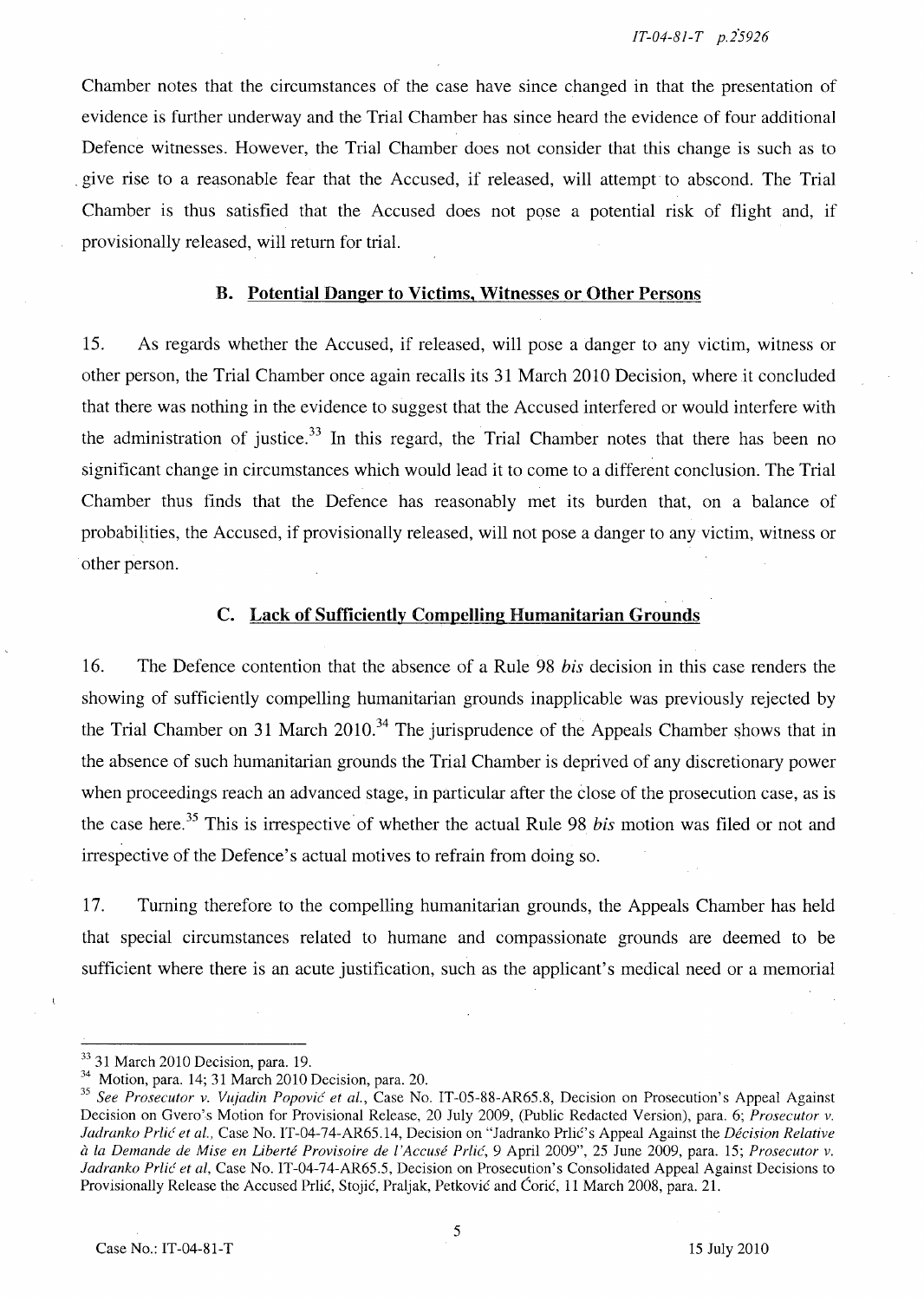service for a close family member.<sup>36</sup> The Appeals Chamber has also granted provisional release for a visit to a close family member in "extremely poor health and whose death is believed to be imminent."<sup>37</sup>

18. Having reviewed the medical reports submitted in support of the Motion, the Trial Chamber notes that they do not suggest that **[redacted]** is in a "serious" or "critical" condition nor indicate that there is any risk of imminent death. The Trial Chamber reaches the same conclusion upon examination of the medical evidence submitted **[redacted]. In** this regard, the Trial Chamber is mindful of the Appeals Chamber jurisprudence, where it was held that **[redacted]** was not a sufficient humanitarian reason to warrant provisional release.<sup>38</sup>

19. The Trial Chamber also considers the wish of the Accused to be present at his grandchild's birth. The Trial Chamber finds that such a desire is entirely understandable and humanitarian in nature.<sup>39</sup> Nonetheless, the Trial Chamber finds that alone it is not sufficiently compelling to justify provisional release.<sup>40</sup>

20. Finally, the Trial Chamber in considering the Accused's desire to be present at the memorial service which will mark the third anniversary of his brother's death, notes that it alone is not sufficiently compelling to justify provisional release. The Trial Chamber is however mindful of the jurisprudence of the Appeals Chamber which indicates that the attendance at a memorial service may constitute a special circumstance within the meaning of Rule  $65(I)(iii)$ .<sup>41</sup>

21. Though each individual humanitarian ground advanced by the Defence by itself does not constitute sufficiently compelling humanitarian grounds, the Trial Chamber, in the exercise of its

*40 Ihid.,* para. IS.

<sup>&</sup>lt;sup>36</sup> Prosecutor v. Milan Milutinović et al., Case No. IT-05-87-A, Decision on Vladimir Lazarević's Motion for Temporary Provisional Release on the Grounds of Compassion, 2 April 2009, (Confidential), ("Lazarevic Decision 2 April 2009"), para. S, referring to *Prosecutor* v. *Pavle Strugar,* Case No. IT-01-42-A, Decision on Defence Request Seeking Provisional Release on the Grounds of Compassion, 2 April 200S, (Public Redacted Version), ("Strugar Decision 2 April 200S"), para. 12. *See also Prosecutor* v. *Blagoje Simic,* Case No. IT-95-9-A, Decision on Motion of Blagoje Simić for Provisional Release for a Fixed Period to Attend Memorial Services for his Mother, 5 May 2006, ("Simic Decision 5 May 2006"), para. 3, referring to *Prosecutor* v. *Blagoje Simic,* Case No. IT-95-9-A, Decision on Motion of Blagoje Simic Pursuant to Rule 65(1) for Provisional Release for a Fixed Period to Attend Memorial Services for his Father, 21 October 2004, para. 14.

Lazarević Decision 2 April 2009, para. 8; Strugar Decision 2 April 2008, para. 10.

<sup>&</sup>lt;sup>38</sup> Prosecutor v. Nikola Šainović et al., Case No. IT-05-87-A, Decision on Sreten Lukić's Motion for Provisional Release on Compassionate Grounds, 22 February 2010, (Confidential), para. 15; *Prosecutor* v. *Mile MrkSic and Veselin*  Šljivanćanin, Case No. IT-95-13/1-A, Decision on Mile Mrkšić's Motion for Provisional Release, 16 February 2009, (Confidential), para. 11; *Prosecutor* v. *Boskoski and Tarculovski,* Case No. IT-04-S2-A, Decision on Johan Tarculovski's Motion for Provisional Release, IS December 200S, para. 9; *Prosecutor* v. *Dragomir Milosevic* Case No. IT-9S-29/1-A, Decision on Application for Provisional Release Pursuant to Rule 65(1), 29 April 200S, (Confidential), para. 7; Strugar Decision 2 April 2008, para. 13.

*Prosecutor v. Vujadin Popović et al.* Case No. IT-05-88-T, Decision on Miletić's Motion for Provisional Release, (Confidential), 15 October 2009, para. 15.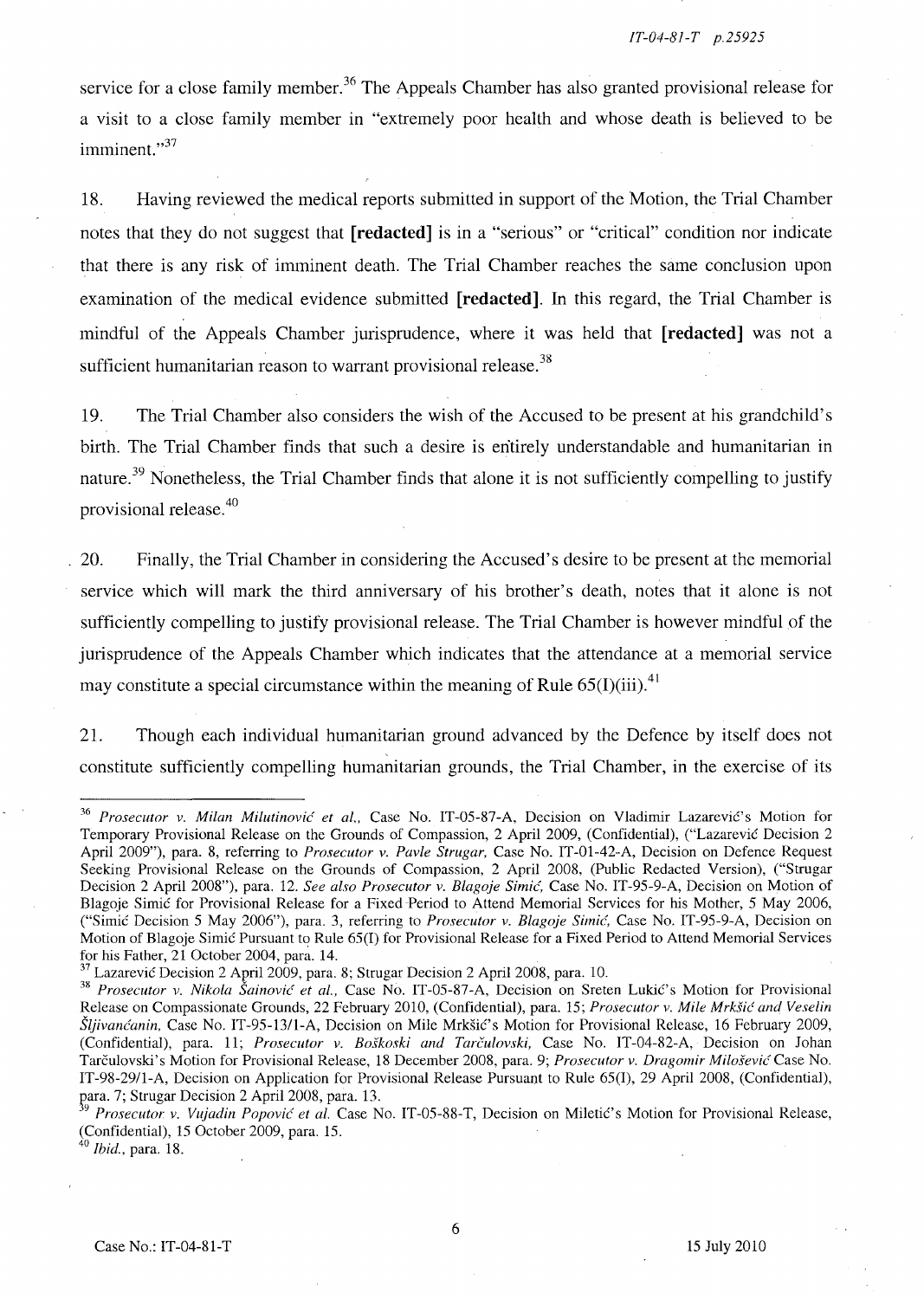discretionary power, has assessed them as a whole in light of all the relevant circumstances of this specific case. By doing so, the Trial Chamber, Judge Picard dissenting, finds that the humanitarian grounds advanced by the Accused constitute, collectively, sufficiently compelling circumstances to justify his provisional release.

22. Finally, the Trial Chamber notes that the Prosecution's request to the Appeals Chamber in the Prlic *et al.* case for permission to disclose certain confidential materials to the Defence, although still pending, does not warrant deferring issuing of the present decision.

## **IV. DISPOSITION**

23. For the reasons set out above and pursuant to Rules 54 and 65 of the Rules, the Trial Chamber, Judge Picard dissenting, hereby:

### **GRANTS** the Motion, and

(1) **ORDERS** the provisional release of Momcilo Perisic subject to the following terms and conditions:

- a. As soon as practicable, on or after 23 July 2010, the Accused Momčilo Perišić shall be transported to Schiphol airport in the Netherlands by the Dutch authorities;
- b. At Schiphol airport, the Accused shall be provisionally released into the custody of an official of the Serbian Government to be designated prior to release in accordance with operative paragraph 2(a) hereof, who shall accompany the Accused for the remainder of his travel to the Republic of Serbia and to his place of residence;
- c. On his return, the Accused shall be accompanied by the same designated official of the government of the Republic of Serbia, who shall deliver the Accused to the custody of the Dutch authorities at Schiphol airport on or before 19 August 2010, and the Dutch authorities shall then transport the Accused back to the UNDU in The Hague;
- d. During the period of his provisional release, the Accused shall abide by the following conditions, and the authorities of the government of the Republic of Serbia, including the local police, shall ensure compliance with such conditions:

<sup>&</sup>lt;sup>41</sup> Simic Decision 5 May 2006. para. 3; *Prosecutor v. Šainovic et al.*, Case No. IT-05-87-A, Decision on Urgent Motion Requestion Povisional Release of Nebjosa Pavkovic on Compassionate Grounds, 17 September 2009, para. 9.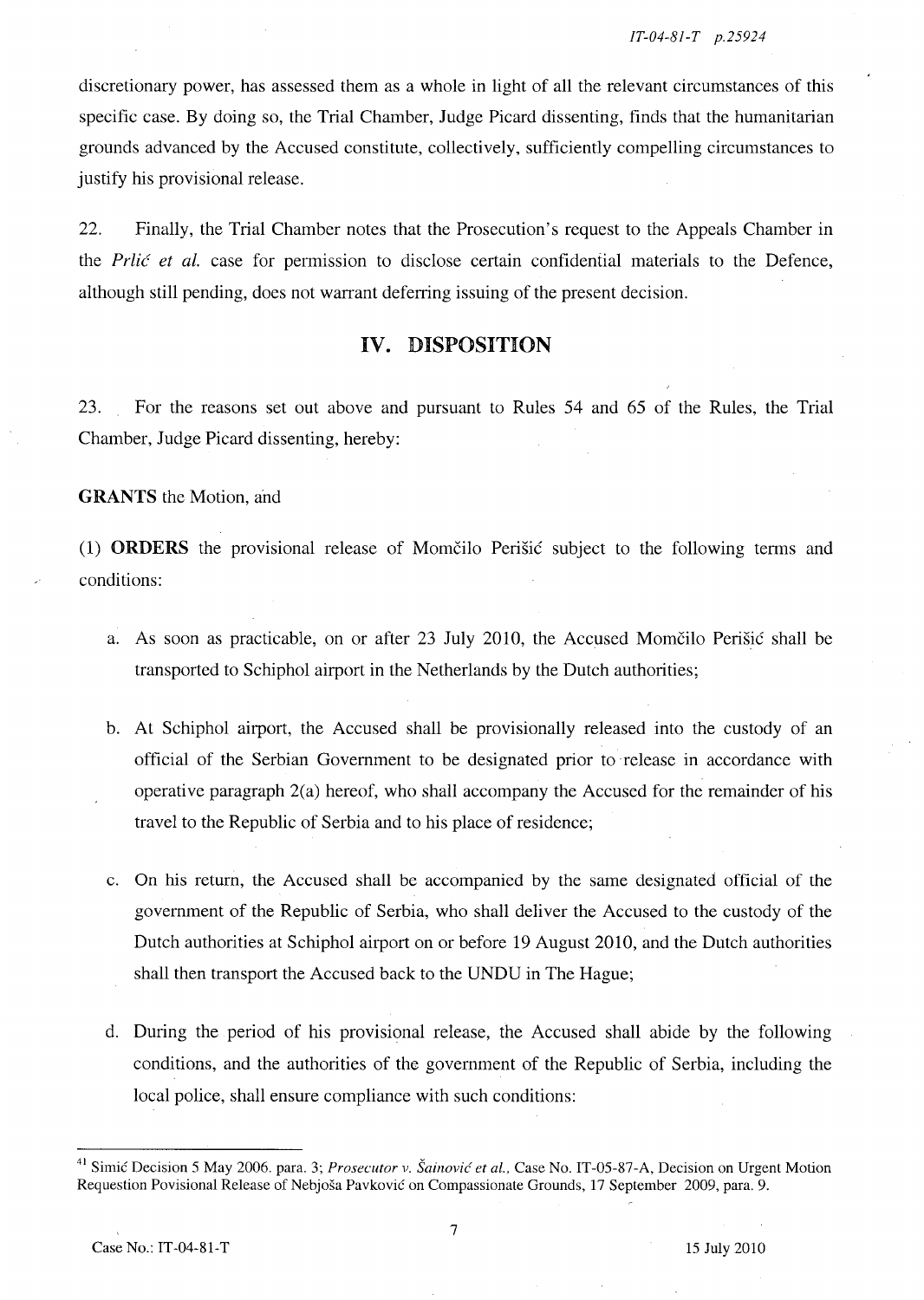j

- (i) to provide the address at which he will be staying in Belgrade to the Serbian Ministry of Justice ("Ministry of Justice") and the Registrar of the Tribunal before leaving the UNDU in The Hague;
- (ii) to remain within the confines of the municipality of Belgrade;
- (iii) to surrender his passport to the Ministry of Justice;
- (iv) to report each day, before 1 p.m., to the police in Belgrade at a local police station to be designated by the Ministry of Justice;
- (v) to consent to having the Ministry of Justice check with the local police about his presence and to the making of occasional, unannounced visits upon the Accused by the Ministry of Justice or by a person designated by the Registrar of the Tribunal;
- (vi) not to have any contact whatsoever or in any way interfere with any victim or potential witness or otherwise interfere in any way with the proceedings or the administration of justice;
- (vii) not to seek direct access to documents or archives nor destroy evidence;
- (viii) not to discuss his case with anyone, including the media, other than with his counsel;
- $(ix)$  to continue to cooperate with the Tribunal;
- (x) to comply strictly with any requirements of the authorities of the Republic of Serbia necessary to enable them to comply with their obligations under this Order and their guarantees;
- (xi) to return to the Tribunal on or before 19 August 2010; and
- (xii) to comply strictly with any further order of the Trial Chamber varying the terms of or terminating his provisional release;

(2) **REQUIRES** the government of the Republic of Serbia to assume responsibility as follows:

a. to designate an official of its Government into whose custody the Accused shall be provisionally released and who shall accompany the Accused from Schiphol airport to the

8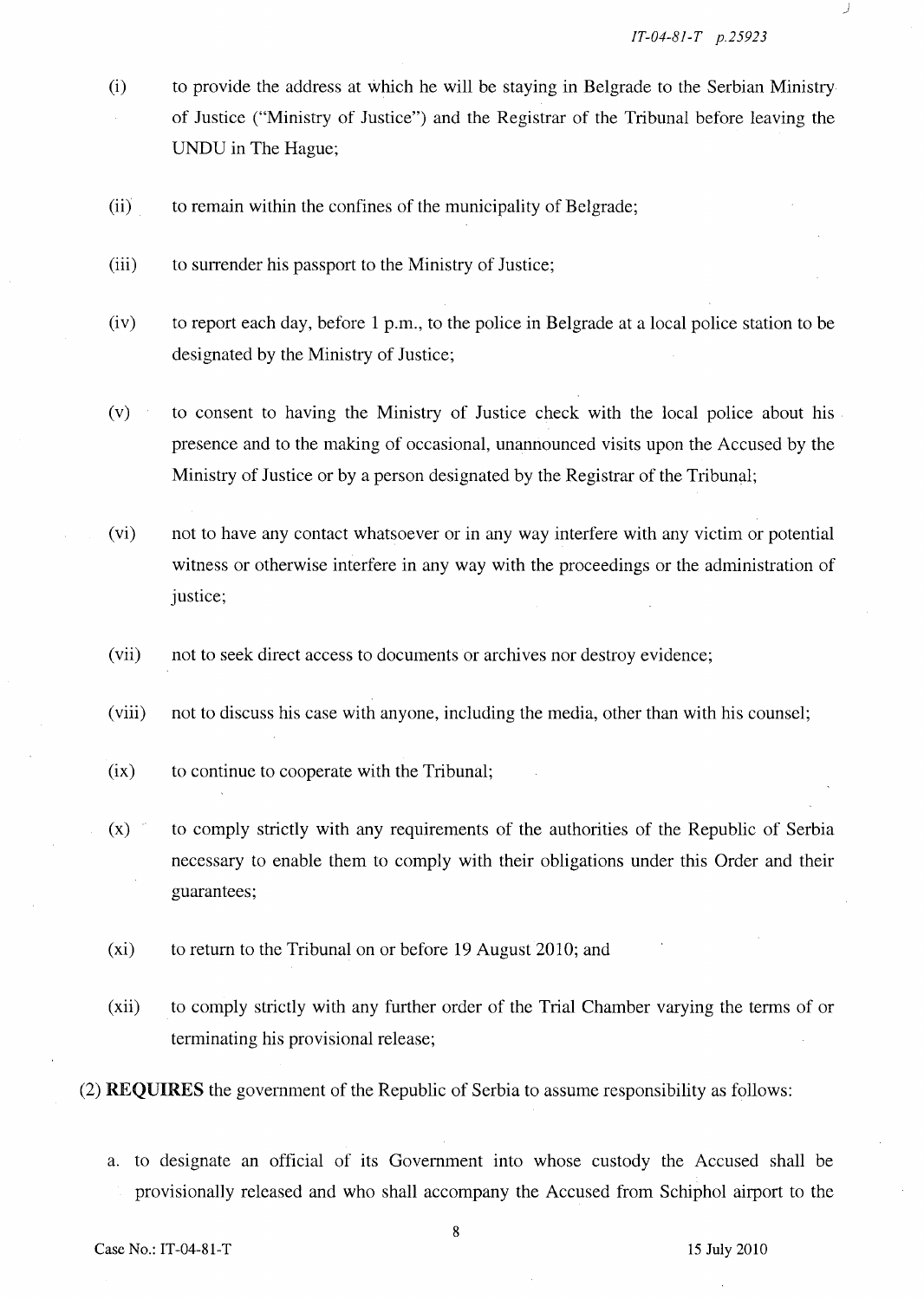Republic of Serbia and to the Accused's place of residence, and to ensure that the same official shall accompany the Accused from his place of residence to Schiphol airport, where the Accused shall be delivered into the custody of the Dutch. authorities, who will in turn transport him back to the UNDU;

- b. to notify, as soon as practicable, the Trial Chamber and the Registrar of the Tribunal of the name of the official designated in the previous sub-paragraph;
- c. for the personal security and safety of the Accused while on provisional release;
- d. for all expenses concerning transport of the Accused from Schiphol airport to Belgrade and back;
- e. for all expenses concerning accommodation and security of the Accused while on provisional release;
- f. to ensure that the Accused report once a day, no later than 1 p.m., to a local police station;
- , g. to notify the Registry of the Tribunal within two hours of any failure of the Accused to report to the police station as directed;
- h. at the request of the Trial Chamber, the Prosecution or the Defence, to facilitate all means of cooperation and communication between the parties and to ensure the confidentiality of any such communication;
- 1. to submit a written report to the Trial Chamber every week as to the compliance of the Accused with the terms of this Decision;
- j. to arrest and detain the Accused immediately should he breach any of the conditions of this Decision; and
- k. to report immediately to the Trial Chamber any breach of the conditions set out above;

(3) **INSTRUCTS** the Registrar of the Tribunal to consult with the Ministry of Justice in the Netherlands as to the practical arrangements for release of the Accused and to continue to detain

9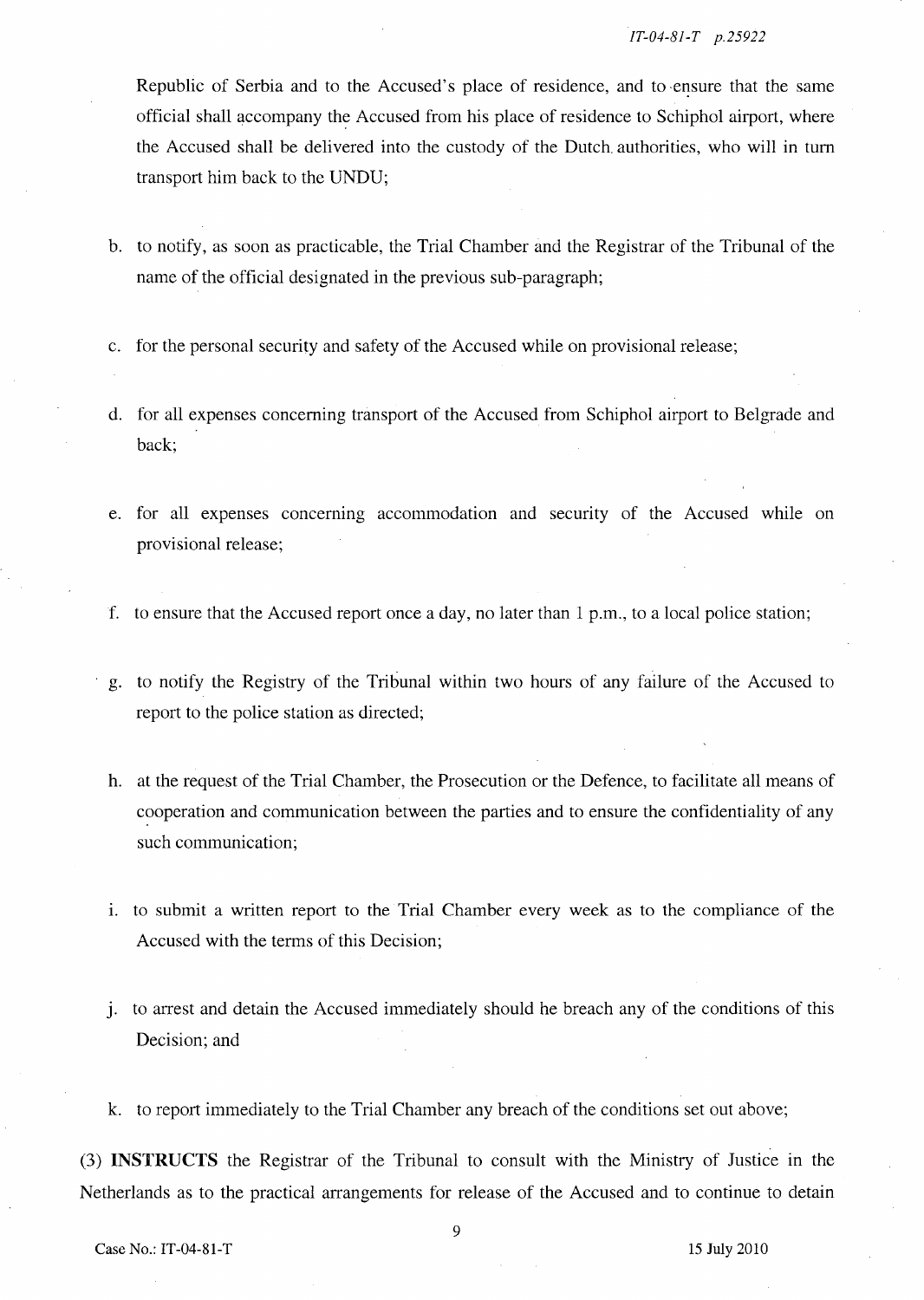him at the UNDU in The Hague until such time as the Trial Chamber and the Registrar have been notified of the name of the designated official of the government of the Republic of Serbia into whose custody the Accused is to be provisionally released;

(4) REQUESTS the authorities of all States through whose territory the Accused will travel:

- a. to hold the Accused in custody for any time. that he will spend in transit at the airport;
- b. to arrest and detain the Accused pending his return to the UNDU in The Hague, should he attempt to escape.

**STAYS** this Decision for 24 hours.

Judge Picard appends a Dissenting Opinion.

Done in English and French, the English version being authoritative.

Judge Bakone Justice Moloto Presiding Judge

Dated this fifteenth day of July 2010 At The Hague The Netherlands

**[Seal of the Tribunal]**